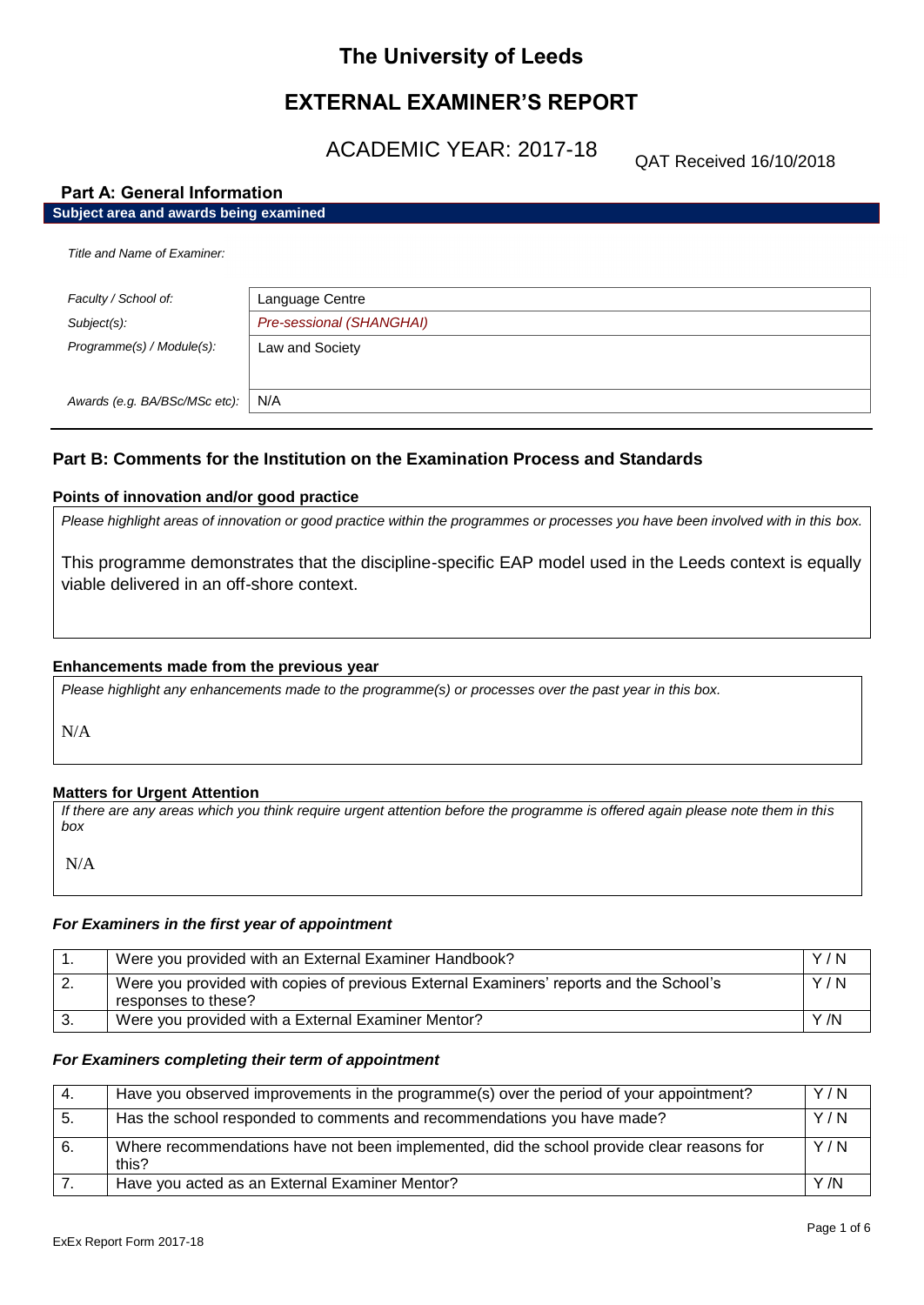*Please comment on your experience of the programme(s) over the period of your appointment, remarking in particular on changes from year to year and the progressive development and enhancement of the learning and teaching provision, on standards achieved, on marking and assessment and the procedures of the School*

### **Standards**

| 8.                                                                                                                                                                                                                                                                                                                                                                                                                                                                                                                                                                                                                                                            | Is the overall programme structure coherent and appropriate for the level of study?                                                                                                                                                                                                                                                                                                                                                                                                                                                                                             | Y/N |
|---------------------------------------------------------------------------------------------------------------------------------------------------------------------------------------------------------------------------------------------------------------------------------------------------------------------------------------------------------------------------------------------------------------------------------------------------------------------------------------------------------------------------------------------------------------------------------------------------------------------------------------------------------------|---------------------------------------------------------------------------------------------------------------------------------------------------------------------------------------------------------------------------------------------------------------------------------------------------------------------------------------------------------------------------------------------------------------------------------------------------------------------------------------------------------------------------------------------------------------------------------|-----|
| 9.                                                                                                                                                                                                                                                                                                                                                                                                                                                                                                                                                                                                                                                            | Does the programme structure allow the programme aims and intended learning outcomes to be<br>met?                                                                                                                                                                                                                                                                                                                                                                                                                                                                              | Y/N |
| 10.                                                                                                                                                                                                                                                                                                                                                                                                                                                                                                                                                                                                                                                           | Are the programme aims and intended learning outcomes commensurate with the level of award?                                                                                                                                                                                                                                                                                                                                                                                                                                                                                     | Y/N |
| 11.                                                                                                                                                                                                                                                                                                                                                                                                                                                                                                                                                                                                                                                           | Did the Aims and ILOs meet the expectations of the national subject benchmark (where relevant)?                                                                                                                                                                                                                                                                                                                                                                                                                                                                                 | Y/N |
| 12.                                                                                                                                                                                                                                                                                                                                                                                                                                                                                                                                                                                                                                                           | Is the programme(s) comparable with similar programmes at other institutions?                                                                                                                                                                                                                                                                                                                                                                                                                                                                                                   | Y/N |
|                                                                                                                                                                                                                                                                                                                                                                                                                                                                                                                                                                                                                                                               | Please use this box to explain your overall impression of the programme structure, design, aims and intended<br>learning outcomes.                                                                                                                                                                                                                                                                                                                                                                                                                                              |     |
|                                                                                                                                                                                                                                                                                                                                                                                                                                                                                                                                                                                                                                                               | The programme is appropriately structured to ensure the learning outcomes are met. As<br>mentioned above, the content-led approach taken on these courses is sector-leading, and the<br>course delivered in Shanghai was very much in-keeping with this approach. Although programme<br>is oriented towards Social Sciences and rather than Law, the summative essays were adapted to<br>ensure that all students received a discipline-specific element to their programme. This seems an<br>appropriate adaptation which allows for the constraints of the off-shore context. |     |
| 13.                                                                                                                                                                                                                                                                                                                                                                                                                                                                                                                                                                                                                                                           | Is the influence of research on the curriculum and learning and teaching clear?                                                                                                                                                                                                                                                                                                                                                                                                                                                                                                 | Y/N |
| Please explain how this is/could be achieved (examples might include: curriculum design informed by current research<br>in the subject; practice informed by research; students undertaking research)                                                                                                                                                                                                                                                                                                                                                                                                                                                         |                                                                                                                                                                                                                                                                                                                                                                                                                                                                                                                                                                                 |     |
| Research in the field of EAP emphasises the need for discipline-specific instruction. On large<br>scale Pre-sessional programmes this has typically been regarded as difficult to achieve due to<br>the constraints imposed by scale and lack of cooperation from academic departments. However,<br>using scale as an opportunity to sub-divide the Pre-sessional into multiple discipline-orientated<br>programmes, and having 'top-down' buy-in from academic departments has enabled the creation<br>of discipline-specific courses directly relevant to students. This programme shows that this<br>approach works equally well in the off-shore context. |                                                                                                                                                                                                                                                                                                                                                                                                                                                                                                                                                                                 |     |
| 14.                                                                                                                                                                                                                                                                                                                                                                                                                                                                                                                                                                                                                                                           | Does the programme form part of an Integrated PhD?                                                                                                                                                                                                                                                                                                                                                                                                                                                                                                                              | Y/N |
|                                                                                                                                                                                                                                                                                                                                                                                                                                                                                                                                                                                                                                                               | Please comment on the appropriateness of the programme as training for a PhD:                                                                                                                                                                                                                                                                                                                                                                                                                                                                                                   |     |
| 15.                                                                                                                                                                                                                                                                                                                                                                                                                                                                                                                                                                                                                                                           | Does the programme include clinical practice components?                                                                                                                                                                                                                                                                                                                                                                                                                                                                                                                        | Y/N |
| Please comment on the learning and assessment of practice components of the curriculum here:                                                                                                                                                                                                                                                                                                                                                                                                                                                                                                                                                                  |                                                                                                                                                                                                                                                                                                                                                                                                                                                                                                                                                                                 |     |
| 16.                                                                                                                                                                                                                                                                                                                                                                                                                                                                                                                                                                                                                                                           | Is the programme accredited by a Professional or Statutory Regulatory Body (PSRB)?                                                                                                                                                                                                                                                                                                                                                                                                                                                                                              | Y/N |
|                                                                                                                                                                                                                                                                                                                                                                                                                                                                                                                                                                                                                                                               | Please comment on the value of, and the programme's ability to meet, PSRB requirements here:                                                                                                                                                                                                                                                                                                                                                                                                                                                                                    |     |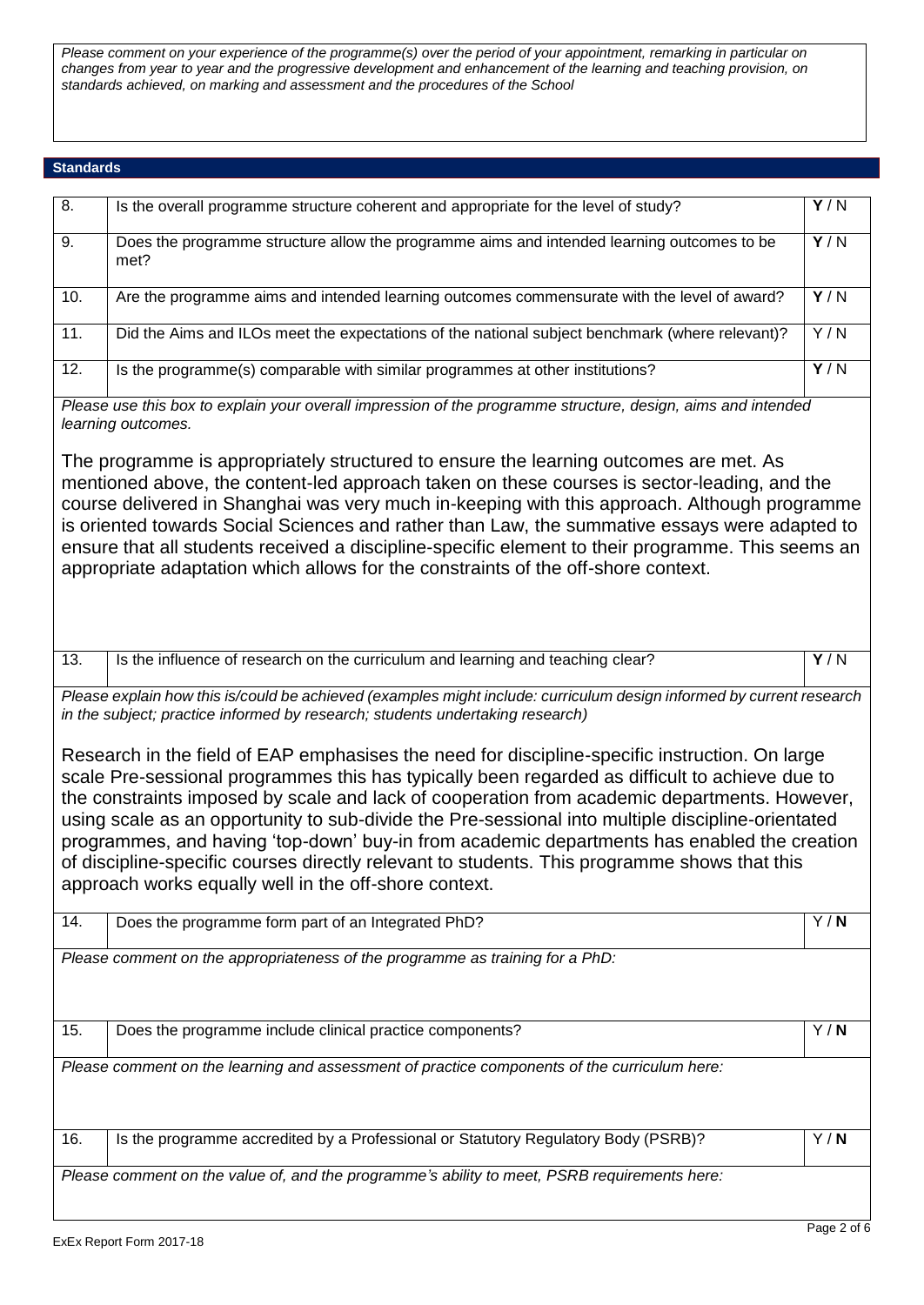## **Assessment and Feedback**

| 17.                                                                                                                                                                                                                                                                                                                                                                                                                                                                                                                                                                                                                                                                                                       | Does the programme design clearly align intended learning outcomes with assessment?                                                | Y/N |
|-----------------------------------------------------------------------------------------------------------------------------------------------------------------------------------------------------------------------------------------------------------------------------------------------------------------------------------------------------------------------------------------------------------------------------------------------------------------------------------------------------------------------------------------------------------------------------------------------------------------------------------------------------------------------------------------------------------|------------------------------------------------------------------------------------------------------------------------------------|-----|
| Please comment on the assessment methods and the appropriateness of these to the ILOs, in particular: the design<br>and structure of the assessment methods, and the arrangements for the marking of modules and the classification of awards; the<br>quality of teaching, learning and assessment methods that may be indicated by student performance.                                                                                                                                                                                                                                                                                                                                                  |                                                                                                                                    |     |
| The design and structure of the assessments was appropriate for the context. I noted that 20% of<br>the final grade was given to an essay plan, and I would suggest that grading 'intermediate'<br>genres rather than final products can be difficult as there are no easily identifiable genre features<br>or language, and by definition plans and notes are idiosyncratic. I agree that planning is central<br>to successful writing, and the students benefitted from the process, but question its validity as<br>assessment and the relatively high weighting in the overall mark. There are other options such as<br>annotated bibliographies that might work well and provide a similar function. |                                                                                                                                    |     |
| 18.                                                                                                                                                                                                                                                                                                                                                                                                                                                                                                                                                                                                                                                                                                       | Is the design and structure of the assessment methods appropriate to the level of award?                                           | Y/N |
| 19.                                                                                                                                                                                                                                                                                                                                                                                                                                                                                                                                                                                                                                                                                                       | Were students given adequate opportunity to demonstrate their achievement of the programme<br>aims and intended learning outcomes? | Y/N |
| Please comment on the academic standards demonstrated by the students and, where possible, their performance in relation<br>to students on comparable courses; the strengths and weaknesses of the students as a cohort:                                                                                                                                                                                                                                                                                                                                                                                                                                                                                  |                                                                                                                                    |     |
| The students produced work of a good standard demonstrating the academic language and<br>conventions appropriate to their level and disciplines. The work was comparable with that of<br>students at Leeds and in my own institution, and the work at the top of the mark scale was<br>impressive.                                                                                                                                                                                                                                                                                                                                                                                                        |                                                                                                                                    |     |
| Please use this box to provide any additional comments you would like to make in relation to assessment and<br>feedback:                                                                                                                                                                                                                                                                                                                                                                                                                                                                                                                                                                                  |                                                                                                                                    |     |

### **The Progression and Awards Process**

| 20. | Were you provided with guidance relating to the External Examiner's role, powers and<br>responsibilities in the examination process? | Y/N |
|-----|--------------------------------------------------------------------------------------------------------------------------------------|-----|
| 21. | Was the progression and award guidance provided sufficient for you to act effectively as an<br><b>External Examiner?</b>             | Y/N |
| 22. | Did you receive appropriate programme documentation for your area(s) of responsibility?                                              | Y/N |
| 23. | Did you receive appropriate module documentation for your area(s) of responsibility?                                                 | Y/N |
| 24. | Did you receive full details of marking criteria applicable to your area(s) of responsibility?                                       | Y/N |
| 25. | Were you provided with all draft examination papers/assessments?                                                                     | Y/N |
| 26. | Was the nature and level of the assessment questions appropriate?                                                                    | Y/N |
| 27. | Were suitable arrangements made to consider your comments on assessment questions?                                                   | Y/N |
| 28. | Was sufficient assessed work made available to enable you to have confidence in your evaluation<br>of the standard of student work?  | Y/N |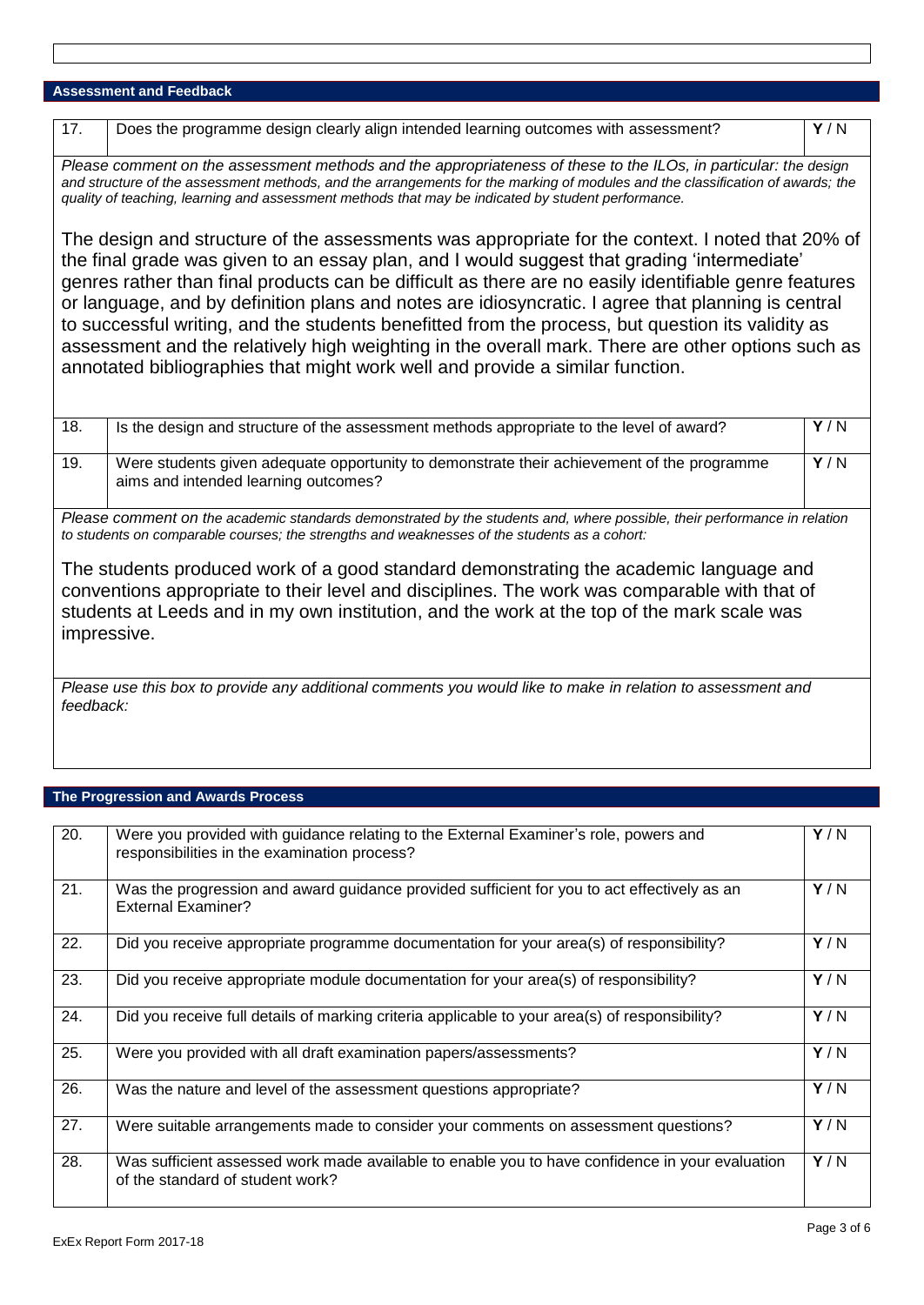| 29.                                                                                                    | Were the examination scripts clearly marked/annotated?                                                                                            | Y/N  |
|--------------------------------------------------------------------------------------------------------|---------------------------------------------------------------------------------------------------------------------------------------------------|------|
| 30.                                                                                                    | Was the choice of subjects for final year projects and/or dissertations appropriate?                                                              | Y /N |
| 31.                                                                                                    | Was the method and standard of assessment appropriate for the final year projects and/or<br>dissertations?                                        | Y/N  |
| 32.                                                                                                    | Were the administrative arrangements satisfactory for the whole process, including the operation of<br>the Progression and Awards Board?          | Y/N  |
| 33.                                                                                                    | Were you able to attend the Progression and Awards Board meeting?                                                                                 | Y/N  |
| 34.                                                                                                    | Were you satisfied with the recommendations of the Progression and Awards Board?                                                                  | Y/N  |
| 35.                                                                                                    | Were you satisfied with the way decisions from the School Special Circumstances meeting were<br>communicated to the Progression and Awards Board? | Y/N  |
| Please use this box to provide any additional comments you would like to make on the questions above:  |                                                                                                                                                   |      |
| The exam board was run very effectively by Skype. I was impressed at the smoothness of the<br>process. |                                                                                                                                                   |      |

### **Other comments**

## **Please use this box if you wish to make any further comments not covered elsewhere on the form**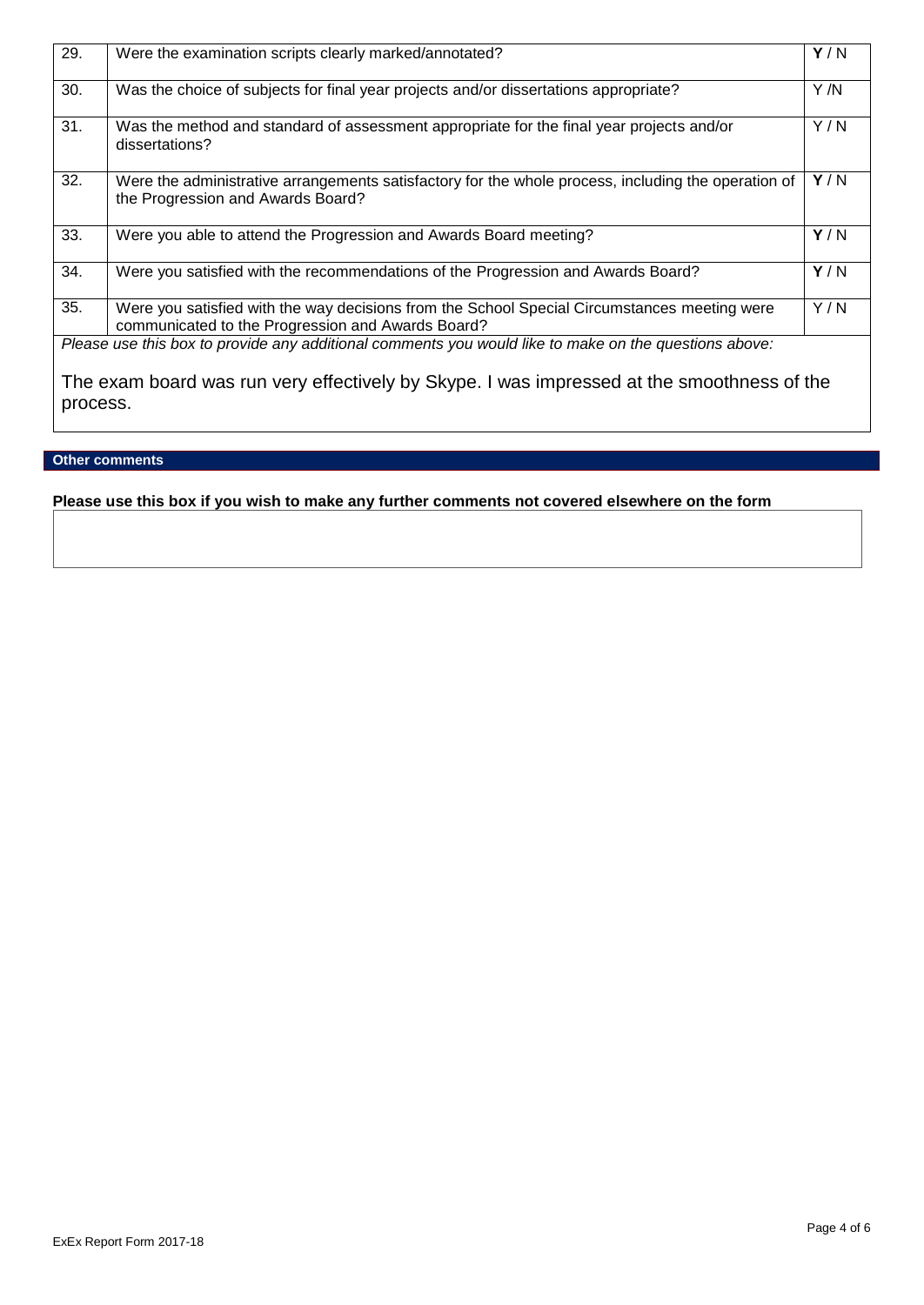### **Name of School and Head of School (or nominee)**

*Title and Name of Examiner:*

| Subject(s):                   | Pre-sessional (Shanghai)          |
|-------------------------------|-----------------------------------|
| Programme(s) / Module(s):     | Language for Law and Society      |
|                               |                                   |
| Awards (e.g. BA/BSc/MSc etc): | N/A                               |
|                               |                                   |
|                               |                                   |
| Title and Name of Responder:  |                                   |
| Position*:                    | <b>Strand Leader</b>              |
| Faculty / School of:          | Languages, Cultures and Societies |
| Address for communication:    | 11-14 Blenheim Terrace            |
|                               |                                   |
|                               |                                   |
| Email:                        |                                   |
| Telephone:                    |                                   |
|                               |                                   |

*\*If the individual responding to the report is not the Head of School please state their position within the School.*

#### **Completing the School response**

The completed School response (including the full original report) should be attached to an e-mail and sent to the Pro-Dean for Student Education in the relevant Faculty. Following approval by the Pro-Dean for Student Education, the School must send the response (including the full original report) directly to the External Examiner. A copy must also be emailed to the Quality Assurance Team a[t qat@leeds.ac.uk.](mailto:qat@leeds.ac.uk) External Examiners should receive a formal response no later than six weeks after receipt of the original report.

#### *Response to Points of innovation and/or good practice*

Recognition of the success of the programme in an off-shore context is appreciated.

### *Response to Enhancements made from the previous year*

N/A

#### *Response to Matters for Urgent Attention*

*If any areas have been identified for urgent attention before the programme is offered again please provide a specific response to them here:*

N/A

### *Response to questions 1-7 (and related comments)*

Schools may provide a general response; however, where Examiners raise specific points these must be addressed individually:

N/A

### **Standards**

#### *Response to questions 8 to 16 (and related comments)*

*Schools may provide a general response; however, where Examiners raise specific points these must be addressed individually:* Constraints to the discipline-specific element of the programme in terms of who it had been marketed to was a challenge. Therefore recognition of responses to these is appreciated as these were discussed with and approved by